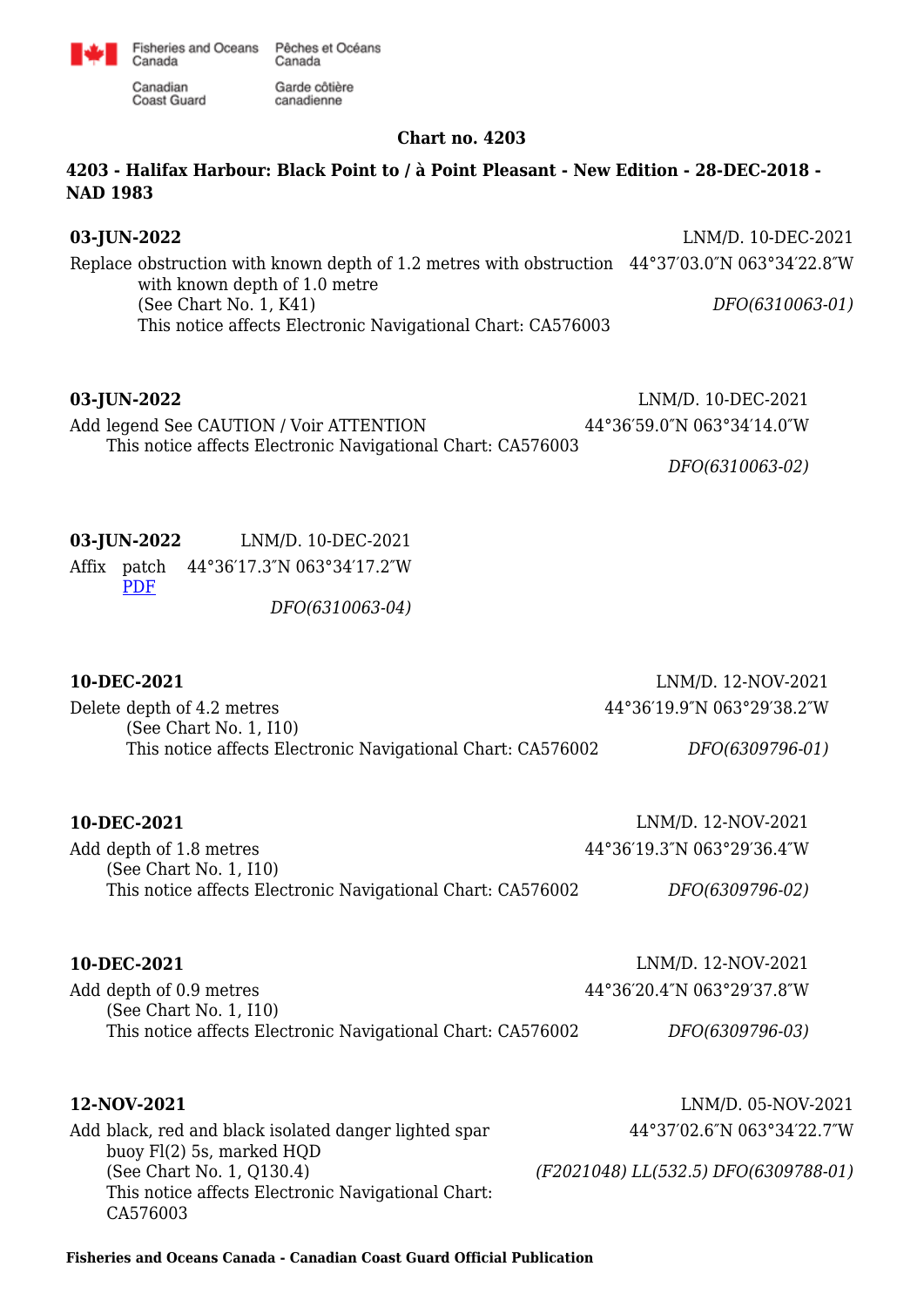

Canadian Coast Guard

Canada

Garde côtière canadienne

### **Chart no. 4203**

Add obstruction with known depth of 21.6 metres (See Chart No. 1, K41) This notice affects Electronic Navigational Chart: CA576002

**05-NOV-2021** LNM/D. 01-OCT-2021 joining 44°36′23.7″N 063°32′35.3″W 44°36′25.3″N 063°32′29.4″W 44°36′26.4″N 063°32′30.0″W 44°36′24.8″N 063°32′35.8″W and 44°36′23.7″N 063°32′35.3″W

*DFO(6309775-05)*

| 05-NOV-2021<br>Add obstruction with known depth of 15.9 metres<br>(See Chart No. 1, K41)              | LNM/D. 01-OCT-2021<br>44°36'35.3"N 063°32'16.7"W                 |
|-------------------------------------------------------------------------------------------------------|------------------------------------------------------------------|
| This notice affects Electronic Navigational Chart: CA576002                                           | DFO(6309775-06)                                                  |
| 05-NOV-2021                                                                                           | LNM/D. 01-OCT-2021                                               |
| Add obstruction with known depth of 31 metres<br>(See Chart No. 1, K41)                               | 44°36'33.7"N 063°32'24.2"W                                       |
| This notice affects Electronic Navigational Chart: CA576002                                           | DFO(6309775-07)                                                  |
| 05-NOV-2021                                                                                           | LNM/D. 01-OCT-2021                                               |
| Add obstruction with known depth of 27.6 metres<br>(See Chart No. 1, K41)                             | 44°36'20.2"N 063°32'26.1"W                                       |
| This notice affects Electronic Navigational Chart: CA576002                                           | DFO(6309775-08)                                                  |
| 05-NOV-2021                                                                                           | LNM/D. 01-OCT-2021                                               |
| Add obstruction with known depth of 27.2 metres<br>(See Chart No. 1, K41)                             | 44°36'20.2"N 063°32'33.8"W                                       |
| This notice affects Electronic Navigational Chart: CA576002                                           | DFO(6309775-09)                                                  |
| 01-OCT-2021                                                                                           | LNM/D. 30-JUL-2021                                               |
| Reposition yellow and black South cardinal lighted pillar<br>buoy Q(6)+LFl 15s, marked HKC            | from 44°36'07.0"N 063°32'54.5"W<br>to 44°36'07.6"N 063°32'52.0"W |
| (See Chart No. 1, Q130.3)<br>This notice affects Electronic Navigational<br>Chart: CA476009, CA576002 | (F2021044) LL(526.5) DFO(6309636-01)                             |

**01-OCT-2021** LNM/D. 30-JUL-2021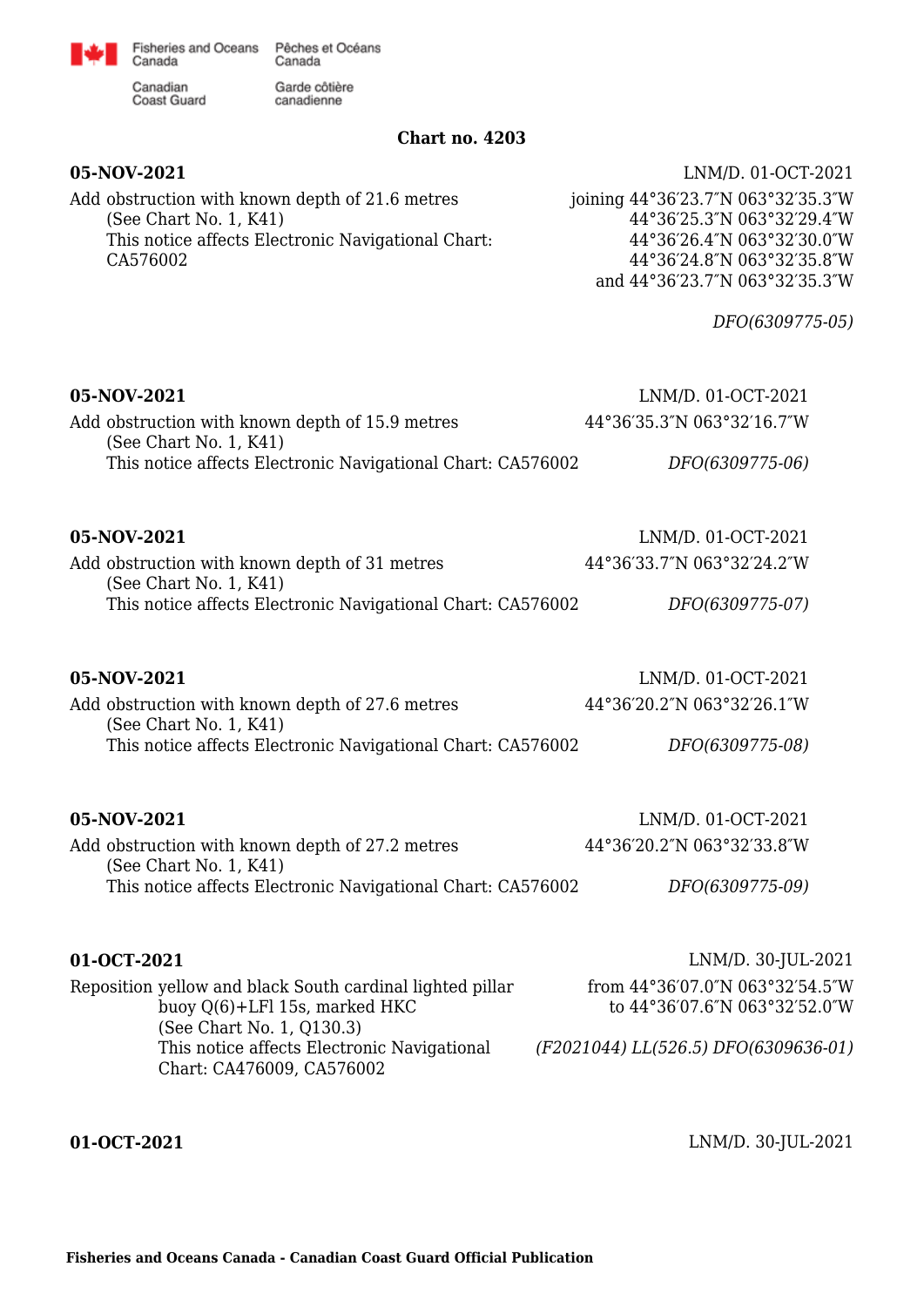

Fisheries and Oceans Pêches et Océans Canada

Canadian **Coast Guard** 

Canada

Garde côtière canadienne

### **Chart no. 4203**

Reposition yellow, black and yellow West cardinal lighted pillar buoy Q(9)15s, marked HKD (See Chart No. 1, Q130.3) This notice affects Electronic Navigational Chart: CA476009, CA576002 from 44°36′35.2″N 063°32′59.6″W to 44°36′35.4″N 063°32′56.3″W *(F2021045) LL(526.7) DFO(6309637-01)*

Reposition green port hand lighted pillar buoy Fl G, marked HK17 (See Chart No. 1, Qg) This notice affects Electronic Navigational *(F2021046) LL(526.6) DFO(6309638-01)* Chart: CA476009, CA576002

**01-OCT-2021** LNM/D. 30-JUL-2021 from 44°36′21.3″N 063°33′17.6″W to 44°36′30.1″N 063°33′22.0″W

**01-OCT-2021** LNM/D. 30-JUL-2021 Add obstruction with known depth of 1.2 metres (See Chart No. 1, K41) This notice affects Electronic Navigational Chart: CA576003 44°37′02.9″N 063°34′22.7″W *DFO(6309742-01)*

# **01-OCT-2021** LNM/D. 30-JUL-2021

Affix patch 44°37′30.0″N 063°33′45.0″W [PDF](http://www.chs-shc.gc.ca/patches/4203_6309742_4_202109030809.pdf) *DFO(6309742-04)*

| 30-JUL-2021 |  |
|-------------|--|
|-------------|--|

**30-JUL-2021** LNM/D. 09-APR-2021 44°36′39.8″N 063°32′49.9″W

Delete black and yellow North cardinal lighted pillar buoy Q, marked HAD (See Chart No. 1, Q130.3) This notice affects Electronic Navigational Chart: CA576002

*(F2021020) LL(530) DFO(6309444-01)*

| 30-JUL-2021                                                                             | LNM/D. 09-APR-2021                   |
|-----------------------------------------------------------------------------------------|--------------------------------------|
| Delete red starboard hand lighted pillar buoy Fl R,<br>marked HK4                       | 44°35'50.3"N 063°32'33.6"W           |
| (See Chart No. 1, Qf)<br>This notice affects Electronic Navigational Chart:<br>CA576002 | (F2021021) LL(524.2) DFO(6309445-01) |

**30-JUL-2021** LNM/D. 09-APR-2021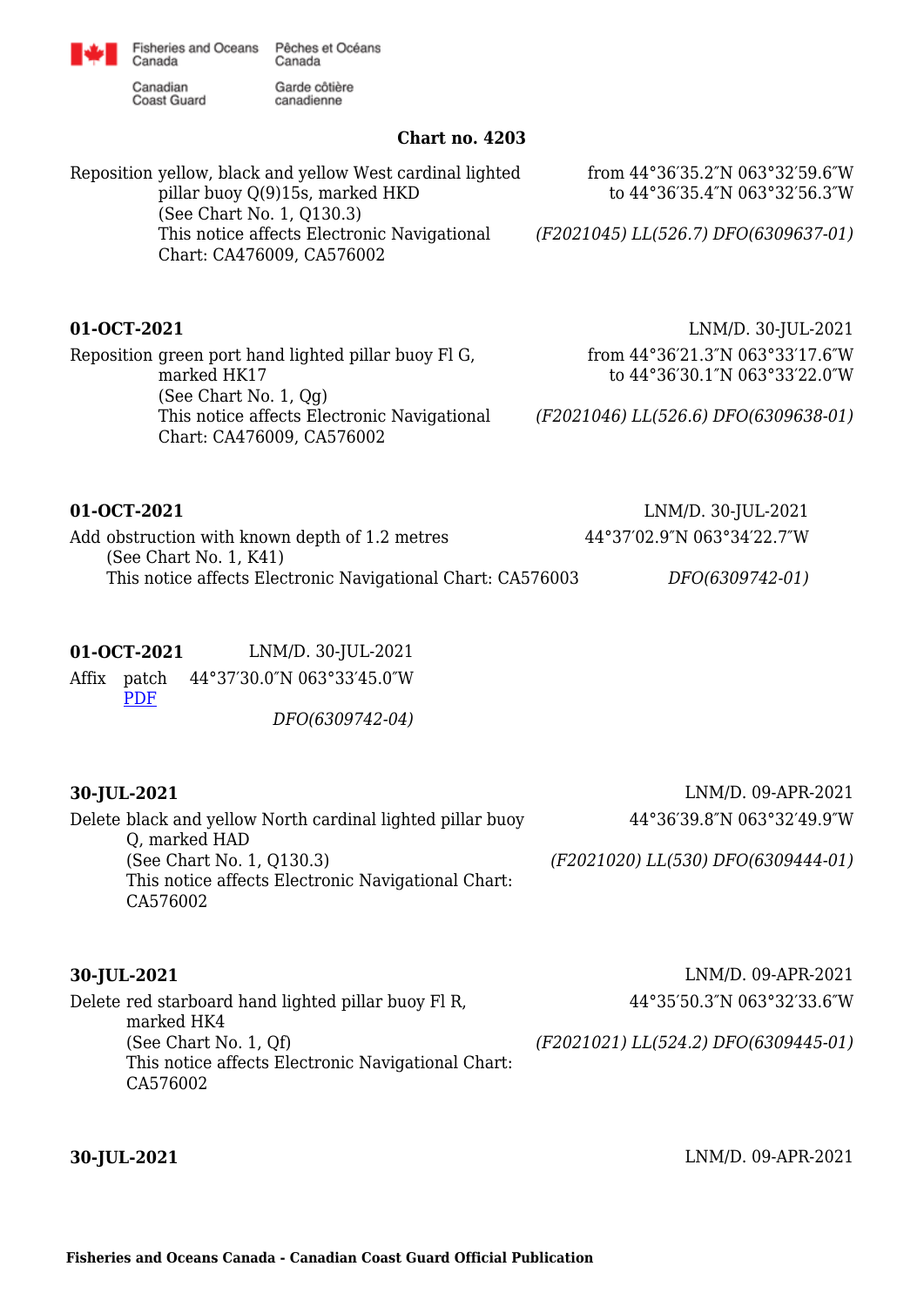

Fisheries and Oceans Pêches et Océans Canada

Garde côtière

canadienne

Canadian **Coast Guard** 

Canada

**Chart no. 4203**

| UHULL HU. TAVJ                                                                             |                                      |
|--------------------------------------------------------------------------------------------|--------------------------------------|
| Delete green port hand lighted pillar whistle buoy Fl G,<br>marked H9                      | 44°34'28.4"N 063°32'07.5"W           |
| (See Chart No. $1, Qg$ )<br>This notice affects Electronic Navigational Chart:<br>CA576002 | (F2021022) LL(523) DFO(6309446-01)   |
| 30-JUL-2021                                                                                | $LNM/D.$ 09-APR-2021                 |
| Add green port hand lighted pillar buoy Fl G, marked H9<br>(See Chart No. 1, Qg)           | 44°34'19.0"N 063°32'10.8"W           |
| This notice affects Electronic Navigational Chart:<br>CA576002                             | (F2021022) LL(523) DFO(6309446-02)   |
| 30-JUL-2021                                                                                | LNM/D. 09-APR-2021                   |
| Add green port hand lighted pillar buoy Fl G, marked H11<br>(See Chart No. $1, Qg$ )       | 44°34′58.8″N 063°32′15.1″W           |
| This notice affects Electronic Navigational Chart:<br>CA576002                             | (F2021023) LL(523.1) DFO(6309447-01) |
| 30-JUL-2021                                                                                | LNM/D. 09-APR-2021                   |

| Add yellow, black and yellow West cardinal lighted pillar | 44°35'50.0"N 063°32'33.8"W           |
|-----------------------------------------------------------|--------------------------------------|
| buoy Q(9) 15s, marked HKB                                 |                                      |
| (See Chart No. 1, Q130.3)                                 | (F2021024) LL(524.3) DFO(6309448-01) |
| This notice affects Electronic Navigational Chart:        |                                      |
| CA576002                                                  |                                      |
|                                                           |                                      |
|                                                           |                                      |

Add yellow and black South cardinal lighted pillar buoy Q(6)+LFl 15s, marked HKC (See Chart No. 1, Q130.3) This notice affects Electronic Navigational Chart: CA576002

**30-JUL-2021** LNM/D. 09-APR-2021 44°36′07.0″N 063°32′54.6″W

*(F2021025) LL(526.5) DFO(6309449-01)*

Add green port hand lighted pillar buoy Fl G, marked HK17 (See Chart No. 1, Qg) This notice affects Electronic Navigational Chart: CA576002

**30-JUL-2021** LNM/D. 09-APR-2021 44°36′21.3″N 063°33′17.6″W

*(F2021026) LL(526.6) DFO(6309450-01)*

**30-JUL-2021** LNM/D. 09-APR-2021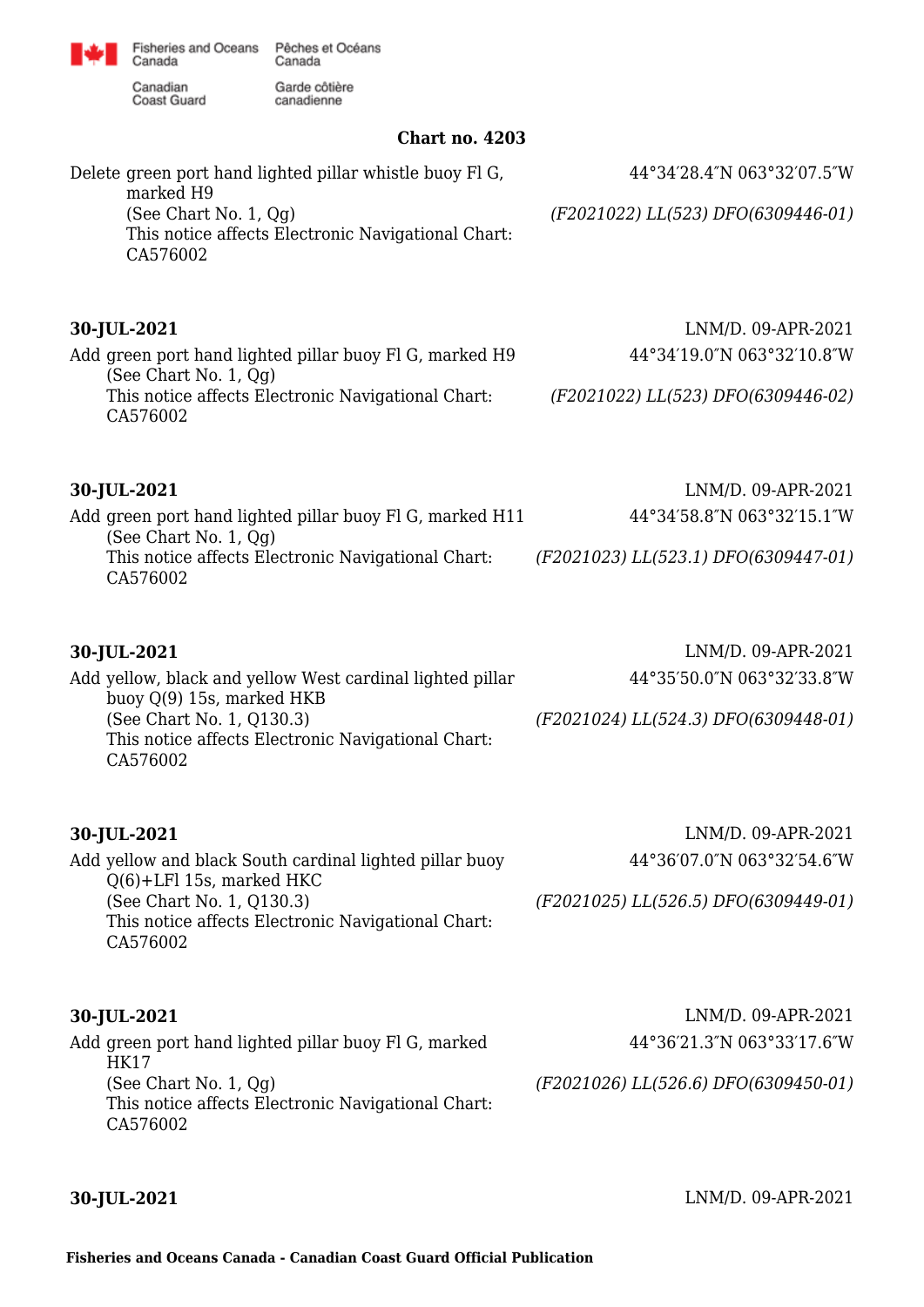Fisheries and Oceans Pêches et Océans Canada

Garde côtière

canadienne

Canadian **Coast Guard** 

Canada

**Chart no. 4203**

Add yellow, black and yellow West cardinal lighted pillar buoy Q(9)15s, marked HKD (See Chart No. 1, Q130.3) This notice affects Electronic Navigational Chart: CA576002 44°36′35.2″N 063°32′59.6″W *(F2021027) LL(526.7) DFO(6309451-01)* **30-JUL-2021** LNM/D. 09-APR-2021 Add green port hand lighted pillar buoy Fl G, marked H17 (See Chart No. 1, Qg) This notice affects Electronic Navigational Chart: CA576002 44°36′41.2″N 063°32′49.6″W *(F2021028) LL(527.5) DFO(6309452-01)* **30-JUL-2021** LNM/D. 09-APR-2021 Delete green port hand lighted pillar BELL buoy Fl G, marked H19 (See Chart No. 1, Qg) This notice affects Electronic Navigational Chart: CA576003 44°36′58.1″N 063°33′08.9″W *(F2021030) LL(529) DFO(6309454-01)* **30-JUL-2021** LNM/D. 09-APR-2021 Add green port hand lighted pillar buoy Q G, marked H19 (See Chart No. 1, Qg) This notice affects Electronic Navigational Chart: CA576003 44°37′00.2″N 063°33′06.4″W *(F2021030) LL(529) DFO(6309454-02)*

# **30-JUL-2021** LNM/D. 09-APR-2021

Amend HK5 to read H15 against buoy (See Chart No. 1, Qf) This notice affects Electronic Navigational Chart: CA576002 44°36′11.3″N 063°32′33.6″W *(F2021031) LL(525.2) DFO(6309455-01)*

## **30-JUL-2021** LNM/D. 09-APR-2021

Amend F R 18m15M to read F R 18m18M against light (See Chart No. 1, P16) This notice affects Electronic Navigational Chart: CA576003 44°36′50.5″N 063°32′11.1″W *(F2021037) LL(528) DFO(6309460-01)*

**09-APR-2021** LNM/D. 10-JAN-2020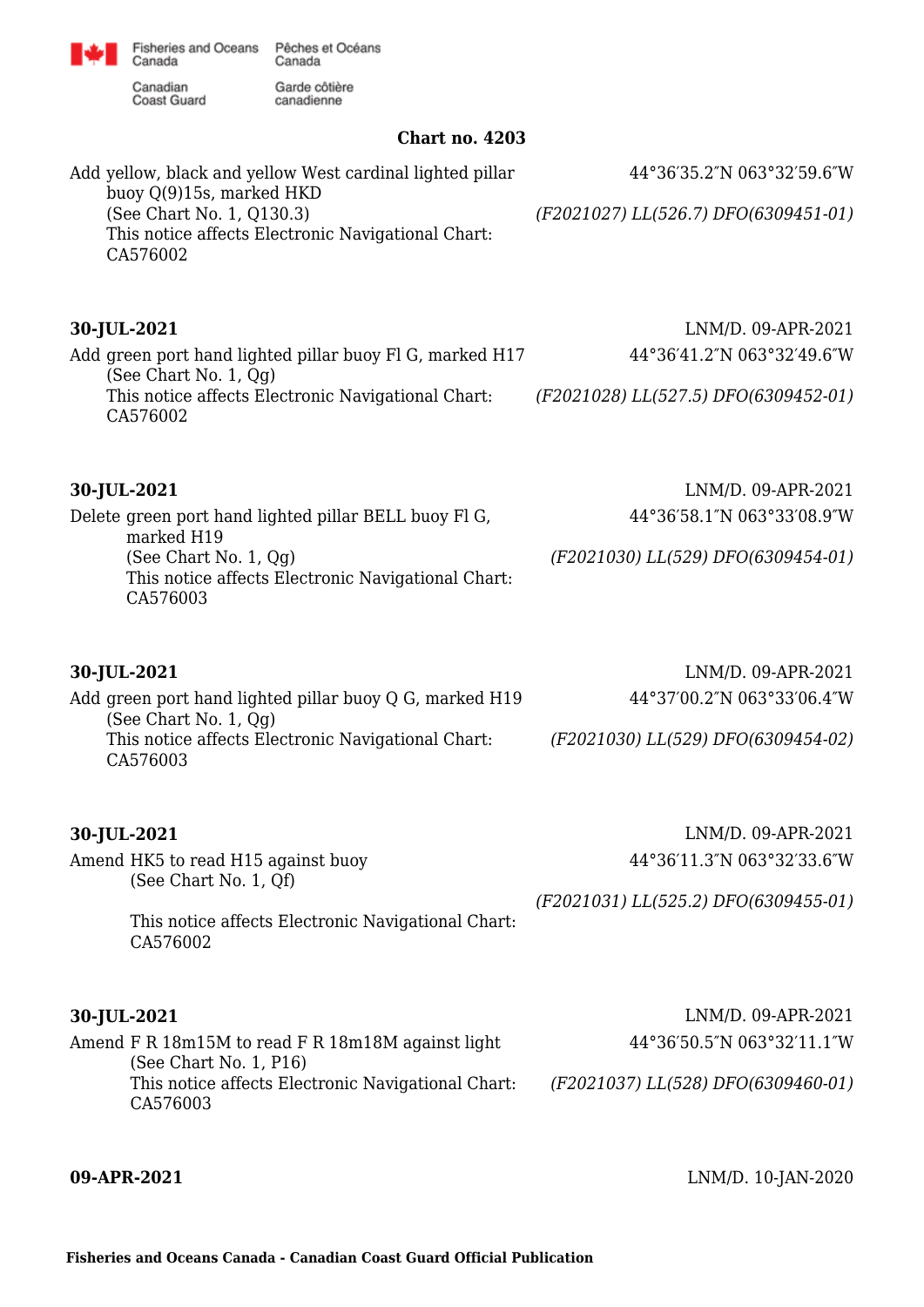Canadian<br>Coast Guard

Canada

Garde côtière canadienne

### **Chart no. 4203**

| Amend F R 29m15M to read Oc R 10s29m18M against                                                                               | 44°37'01.0"N 063°32'12.1"W                                                          |  |
|-------------------------------------------------------------------------------------------------------------------------------|-------------------------------------------------------------------------------------|--|
| light<br>(See Chart No. 1, P16)<br>This notice affects Electronic Navigational Chart:<br>CA576003                             | (F2021005) LL(528.1) DFO(6309355-01)                                                |  |
| 09-APR-2021                                                                                                                   | LNM/D. 10-JAN-2020                                                                  |  |
| Amend F G 51m to read Oc G 10s51m against light                                                                               | 44°35'11.4"N 063°33'05.7"W                                                          |  |
| (See Chart No. 1, P16)<br>This notice affects Electronic Navigational Chart: (F2020056) LL(523.5) DFO(6309356-01)<br>CA576002 |                                                                                     |  |
| 10-JAN-2020                                                                                                                   | LNM/D. 26-JUL-2019                                                                  |  |
| Add depth of 9.5 metres                                                                                                       | 44°37'05.8"N 063°34'30.1"W                                                          |  |
| (See Chart No. 1, I10)<br>This notice affects Electronic Navigational Chart: CA576003                                         | DFO(6308829-01)                                                                     |  |
| 10-JAN-2020                                                                                                                   | LNM/D. 26-JUL-2019                                                                  |  |
| Add fish haven                                                                                                                | 44°37'17.4"N 063°32'35.6"W                                                          |  |
| (See Chart No. 1, K46.1)<br>This notice affects Electronic Navigational Chart: CA576003                                       | DFO(6308830-01)                                                                     |  |
| 26-JUL-2019                                                                                                                   | LNM/D. 14-JUN-2019                                                                  |  |
|                                                                                                                               | Delete blue tint from wreck Wk with depth of 11.8 metres 44°37'19.3"N 063°31'20.3"W |  |
| (See Chart No. 1, K26)                                                                                                        | DFO(6308671-03)                                                                     |  |
| 14-JUN-2019                                                                                                                   | LNM/D. 15-MAR-2019                                                                  |  |
| Add light Fl Y                                                                                                                | 44°36'41.3"N 063°29'50.1"W                                                          |  |
| (See Chart No. 1, P1)<br>This notice affects Electronic Navigational Chart:<br>CA576002                                       | (F2019004) LL(547.3) DFO(6308618-01)                                                |  |
| 15-MAR-2019                                                                                                                   |                                                                                     |  |
| Add outfall pipe<br>$(C_{00} \cap \text{b} \cdot \text{m} \cdot \text{N} \cdot 1 \cdot 1111)$                                 | joining 44°37′23.2″N 063°30′54.2″W<br>$7'22$ $0''1$ $06202052$ $1''11$              |  |

(See Chart No. 1, L41.1) This notice affects Electronic Navigational Chart: CA576003

44°37′22.9″N 063°30′53.1″W and 44°37′27.6″N 063°30′50.7″W

*DFO(6308581-01)*